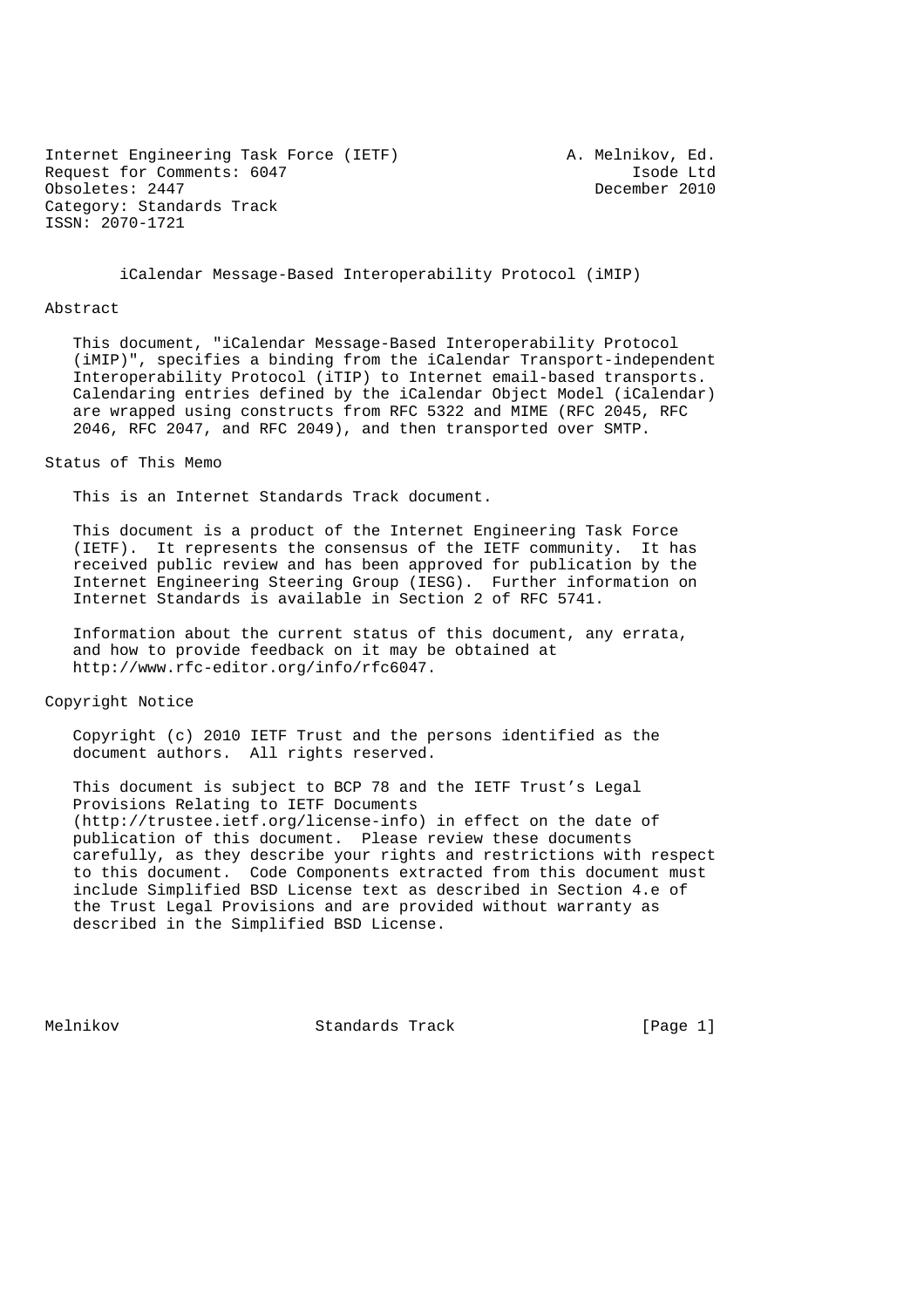This document may contain material from IETF Documents or IETF Contributions published or made publicly available before November 10, 2008. The person(s) controlling the copyright in some of this material may not have granted the IETF Trust the right to allow modifications of such material outside the IETF Standards Process. Without obtaining an adequate license from the person(s) controlling the copyright in such materials, this document may not be modified outside the IETF Standards Process, and derivative works of it may not be created outside the IETF Standards Process, except to format it for publication as an RFC or to translate it into languages other than English.

# Table of Contents

|  | 2.5. Content-Transfer-Encoding Header Field 7                |
|--|--------------------------------------------------------------|
|  |                                                              |
|  |                                                              |
|  |                                                              |
|  | 4.1. Single Component with an ATTACH Property 11             |
|  | 4.2. Using multipart/alternative for Low-Fidelity Clients 11 |
|  | 4.3. Single Component with an ATTACH Property and            |
|  |                                                              |
|  | 4.4. Multiple Similar Components 14                          |
|  |                                                              |
|  | 4.6. Detailed Components with an ATTACH Property 16          |
|  |                                                              |
|  | 5.1. Use of Content and Message IDs 18                       |
|  |                                                              |
|  |                                                              |
|  |                                                              |
|  |                                                              |
|  |                                                              |
|  |                                                              |

Melnikov Standards Track [Page 2]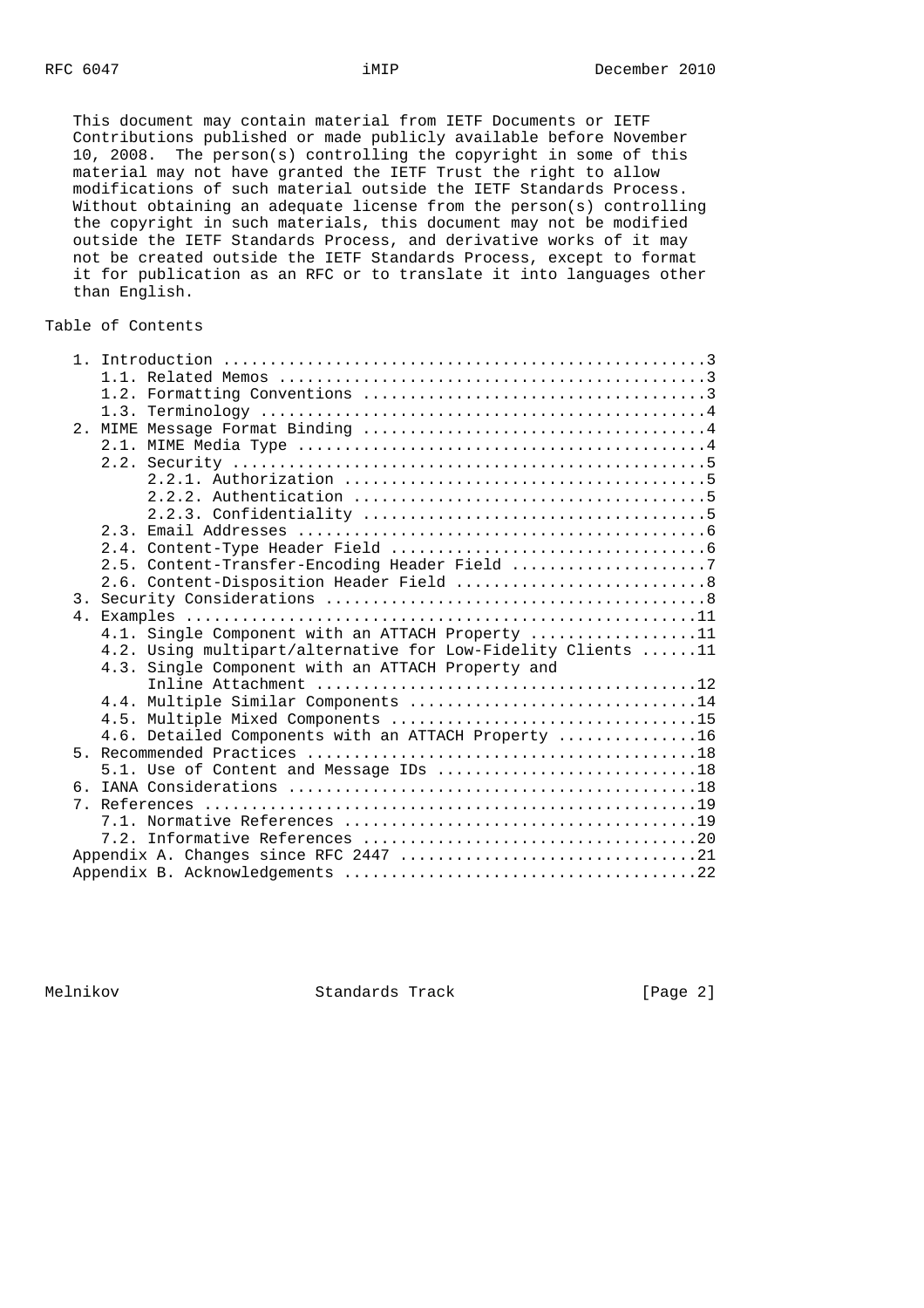#### 1. Introduction

 This document provides the transport-specific information ("binding") necessary to convey iCalendar Transport-independent Interoperability Protocol (iTIP) [iTIP] over Internet email (using MIME) as defined in [RFC5322] and [RFC2045]. Therefore, this document defines the iCalendar Message-Based Interoperability Protocol (iMIP).

#### 1.1. Related Memos

 Implementers will need to be familiar with several other memos that, along with this memo, form a framework for Internet calendaring and scheduling standards.

This document specifies an Internet email binding for iTIP.

 [iCAL] specifies a core specification of objects, data types, properties, and property parameters.

 [iTIP] specifies an interoperability protocol for scheduling between different implementations.

 This memo does not attempt to repeat the specification of concepts or definitions from these other memos. Where possible, references are made to the memo that provides for the specification of these concepts or definitions.

#### 1.2. Formatting Conventions

 The mechanisms defined in this memo are defined in prose. In order to refer to elements of the calendaring and scheduling model, core object, or interoperability protocol defined in [iCAL] and [iTIP], some formatting conventions have been used.

 The key words "MUST", "MUST NOT", "REQUIRED", "SHALL", "SHALL NOT", "SHOULD", "SHOULD NOT", "RECOMMENDED", "MAY", and "OPTIONAL" in this document are to be interpreted as described in RFC 2119 [RFC2119].

 Calendaring and scheduling roles are referred to in quoted strings of text with the first character of each word in uppercase. For example, "Organizer" refers to a role of a "Calendar User" within the scheduling protocol defined by [iTIP].

 Calendar components defined by [iCAL] are referred to with capitalized, quoted strings of text. All calendar components start with the letter "V". For example, "VEVENT" refers to the event calendar component, "VTODO" refers to the to-do calendar component, and "VJOURNAL" refers to the daily journal calendar component.

Melnikov Standards Track [Page 3]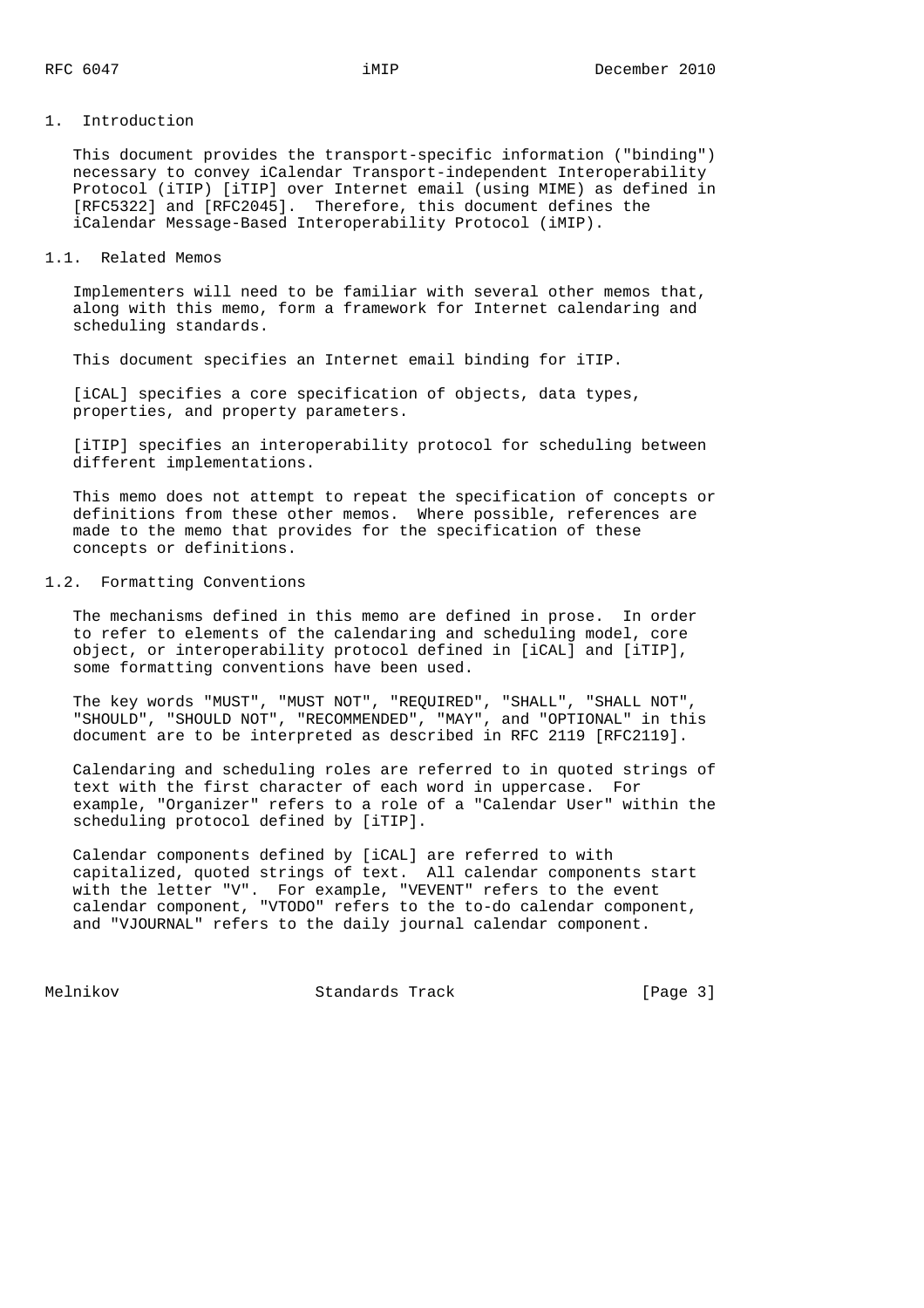Scheduling methods defined by [iTIP] are referred to with capitalized, quoted strings of text. For example, "REQUEST" refers to the method for requesting a scheduling calendar component be created or modified; "REPLY" refers to the method a recipient of a request uses to update their status with the "Organizer" of the calendar component.

 Properties defined by [iCAL] are referred to with capitalized, quoted strings of text, followed by the word "property". For example, "ATTENDEE" property refers to the iCalendar property used to convey the calendar address of a "Calendar User".

 Property parameters defined by [iCAL] are referred to with lowercase, quoted strings of text, followed by the word "parameter". For example, "value" parameter refers to the iCalendar property parameter used to override the default data type for a property value.

#### 1.3. Terminology

 The email terms used in this memo are defined in [RFC5322] and [RFC2045]. The calendaring and scheduling terms used in this memo are defined in [iCAL] and [iTIP].

#### 2. MIME Message Format Binding

 This section defines the message binding to the MIME electronic mail transport.

 The sections below refer to the "originator" and the "recipient" of an iMIP message. In the case of a "request" method, the originator is the "Organizer" and the recipient is an "Attendee" of the event. In the case of a "response" method, the originator is an "Attendee" and the recipient is the "Organizer" of the event.

 The [RFC5322] "Reply-To" header field typically contains the email address of the originator of the scheduling message. However, this cannot be guaranteed because the sender of the iMIP message might not be the originator of the scheduling message and the sender's "Mail User Agent" (MUA) might not enforce iMIP semantics by translating the originator's address into the "Reply-To" email header field.

### 2.1. MIME Media Type

 A MIME entity containing content information formatted according to this document will be referenced as a "text/calendar" content type [iCAL]. It is assumed that this content type will be transported through a MIME electronic mail transport.

Melnikov Standards Track [Page 4]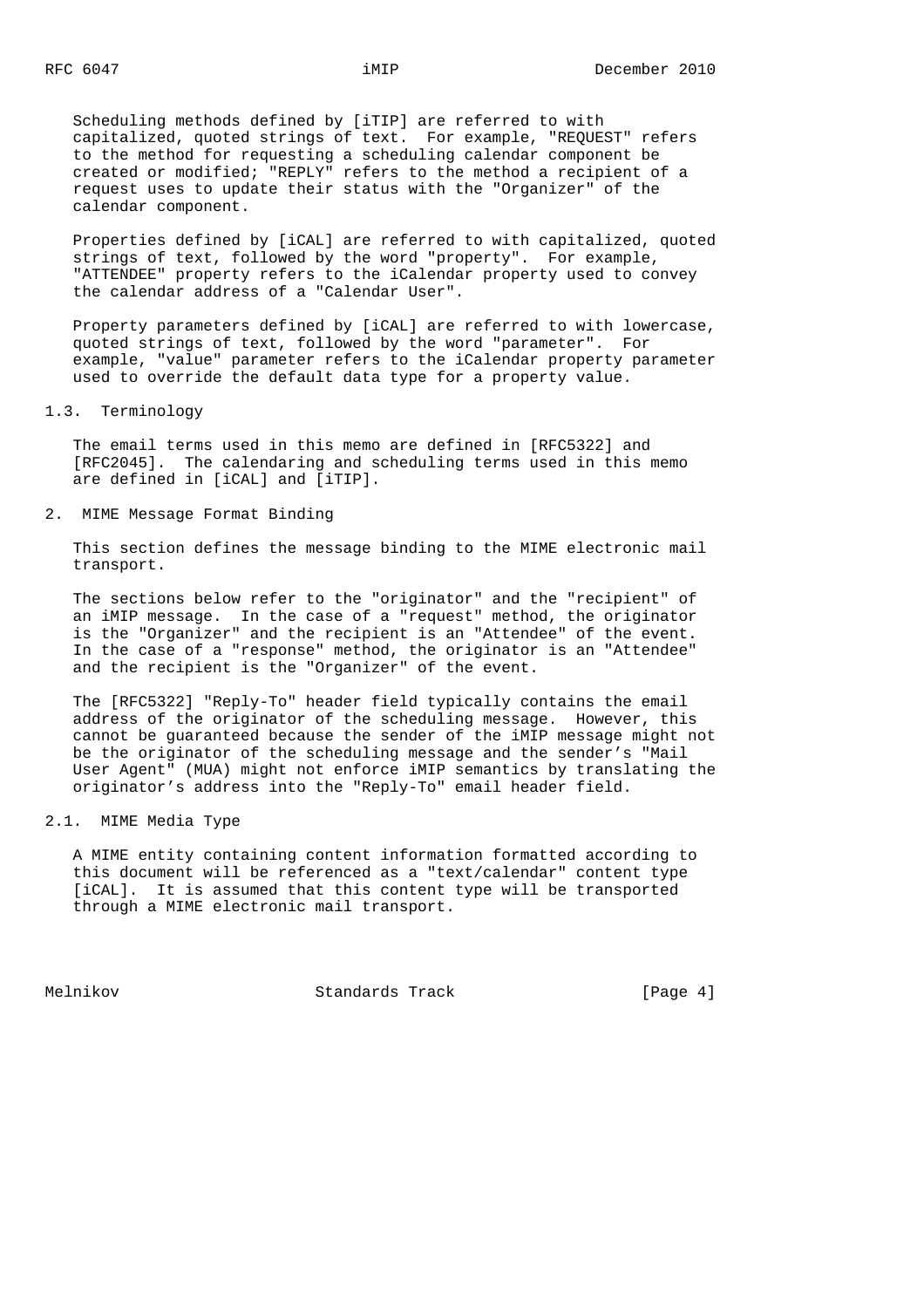# 2.2. Security

 This section addresses several aspects of security including authentication, authorization, and confidentiality. Authentication and confidentiality can be achieved using Secure/MIME (S/MIME) [RFC5750] [RFC5751], which uses the Security Multiparts framework for MIME [RFC1847].

### 2.2.1. Authorization

 In iTIP messages [iTIP], only the "Organizer" is authorized to modify or cancel calendar entries she organizes. That is, spoof@xyz.example.net is not allowed to modify or cancel a meeting that was organized by a@example.com. Furthermore, only the respondent has the authorization to indicate their status to the "Organizer". That is, the "Organizer" MUST ignore an iTIP message from spoof@xyz.example.net that declines a meeting invitation for b@example.com.

 Implementations of iMIP SHOULD verify the authenticity of the creator of an iCalendar object before taking any action. Methods for doing this are presented later in this document.

 [RFC1847] message flow in iTIP supports someone working on behalf of a "Calendar User" through use of the "sent-by" parameter that is associated with the "ATTENDEE" and "ORGANIZER" properties. However, there is no mechanism to verify whether or not a "Calendar User" has authorized someone to work on their behalf. It is left to implementations to provide mechanisms for the "Calendar Users" to make that decision.

#### 2.2.2. Authentication

 Authentication MUST be performed using S/MIME [RFC5750] [RFC5751]. Authentication is possible only on messages that have been signed. Unauthenticated messages (i.e., unsigned messages) may not be trusted.

### 2.2.3. Confidentiality

 To ensure confidentiality using iMIP, implementations SHOULD utilize encryption specified in S/MIME [RFC5750] [RFC5751]. iMIP does not restrict a "Calendar User Agent" (CUA) from forwarding iCalendar objects to other users or agents.

Melnikov Standards Track [Page 5]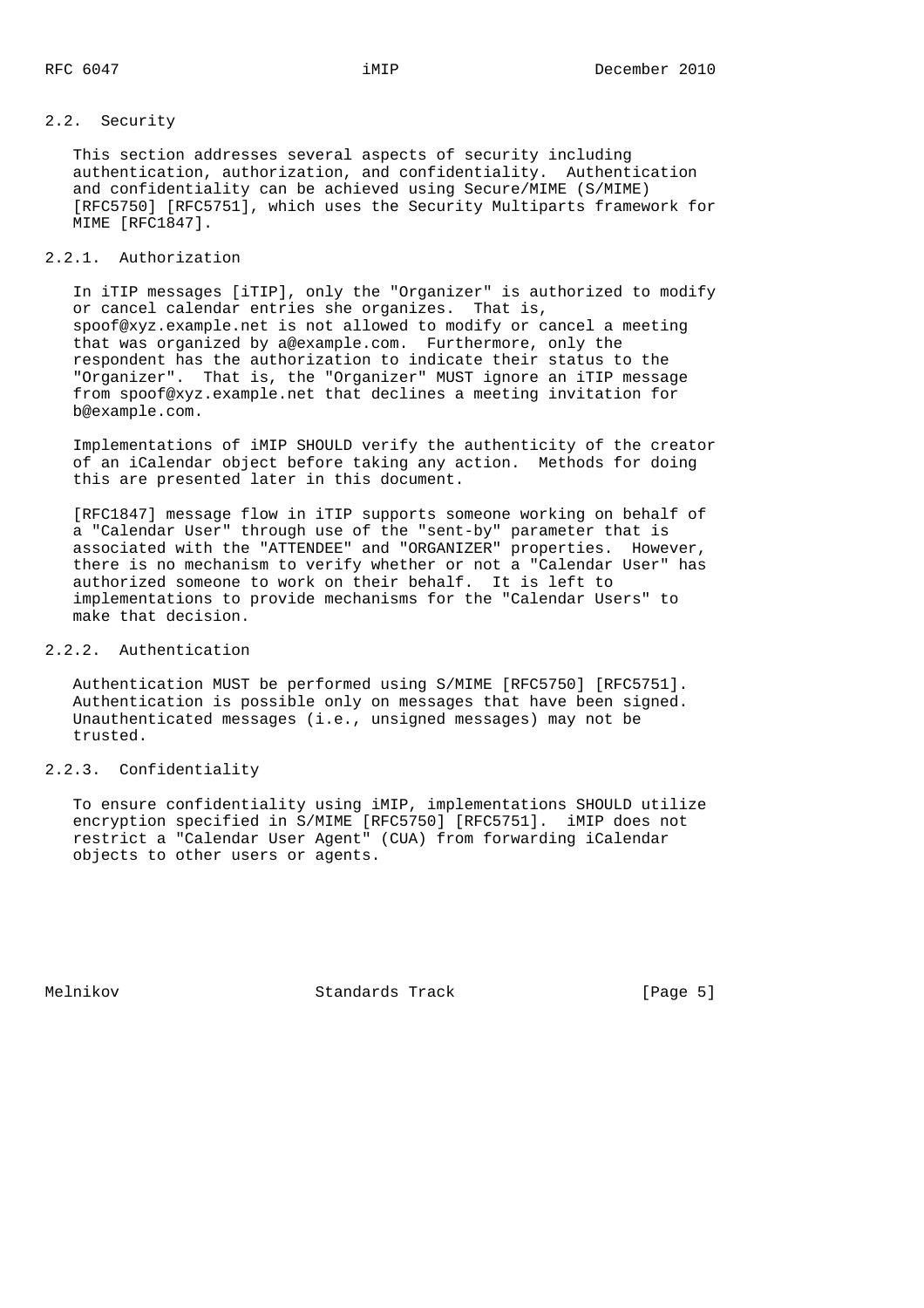### 2.3. Email Addresses

 The calendar address specified within the "ORGANIZER" and "ATTENDEE" properties in an iCalendar object sent using iMIP MUST be a proper "mailto:" [MAILTO] URI specification for the corresponding "Organizer" or "Attendee" of the "VEVENT" or "VTODO".

 Because [iTIP] does not preclude "Attendees" from forwarding "VEVENT"s or "VTODO"s to others, the [RFC5322] "Sender" value may not equal that of the "Organizer". Additionally, the "Organizer" or "Attendee" cannot be reliably inferred by the [RFC5322] "Sender" or "Reply-To" header field values of an iMIP message. The relevant address MUST be ascertained by opening the "text/calendar" MIME body part and examining the "ATTENDEE" and "ORGANIZER" properties.

#### 2.4. Content-Type Header Field

 A MIME body part containing content information that conforms to this document MUST have an [RFC2045] "Content-Type" value of "text/calendar". The [RFC2045] "Content-Type" header field MUST also include the MIME parameter "method". The value MUST be the same (ignoring case) as the value of the "METHOD" property within the iCalendar object.

 Note 1: A MIME message containing multiple iCalendar objects with different "method" values MUST be further encapsulated with a "multipart/mixed" MIME entity [RFC2046]. This will allow each of the iCalendar objects to be encapsulated within their own "text/calendar" MIME entity.

 Note 2: A MIME body part with a "Content-Type" value of "text/calendar" that lacks the "method" parameter is not considered to be an iMIP body part and thus is not subject to the requirements specified in this document.

 Note that according to [iCAL] the default character set for iCalendar objects is UTF-8 [UTF-8]. However, the default character set for a "text/\*" MIME entity according to [RFC2046] is US-ASCII. Thus, a "charset" MIME parameter MUST be present if the iCalendar object contains characters that can't be represented in the US-ASCII character set and, as specified in [iCAL], it MUST have the value "UTF-8".

 The optional "component" MIME parameter defines the iCalendar component type contained within the iCalendar object.

Melnikov Standards Track [Page 6]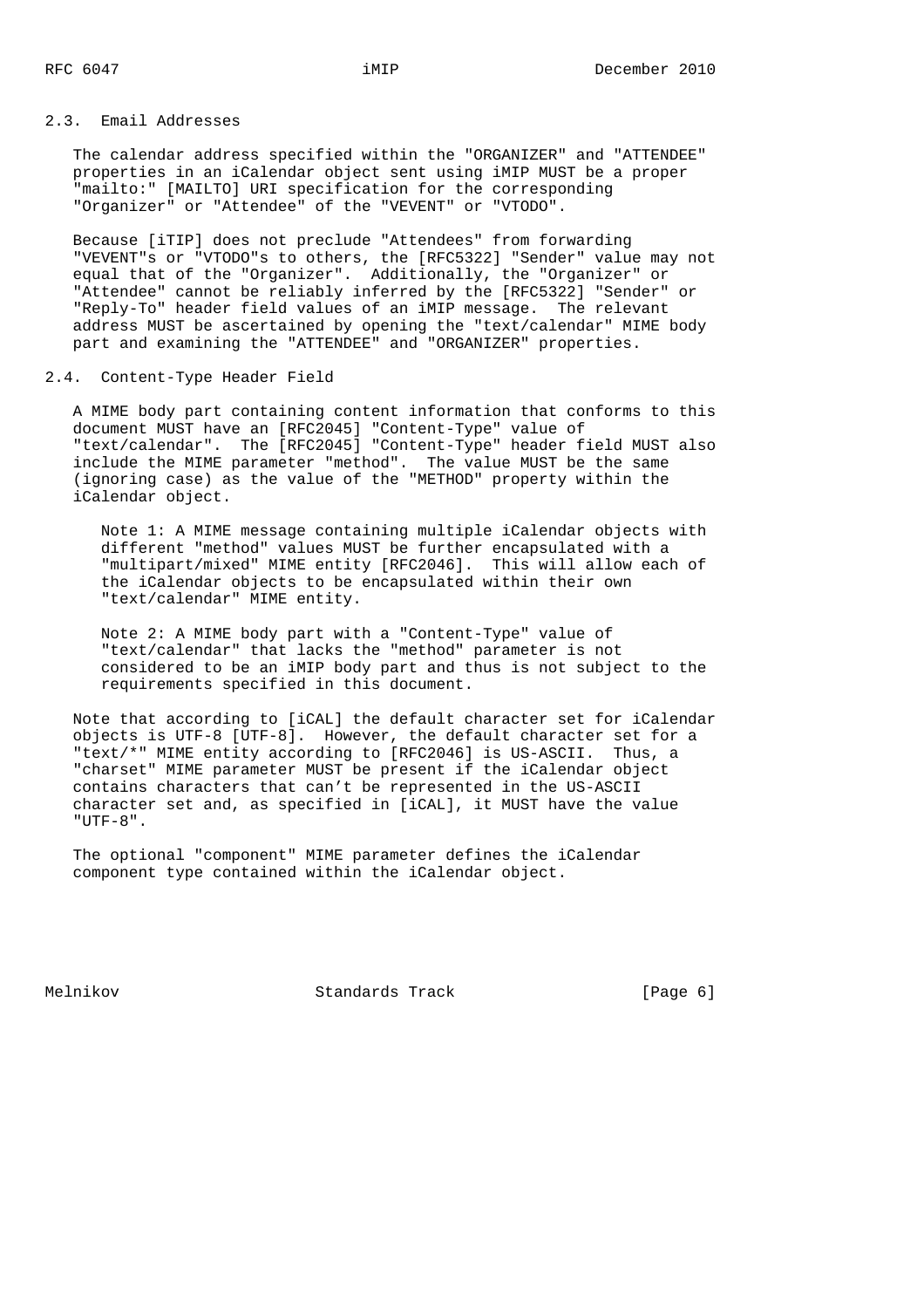The following is an example of this header field with a value that indicates an event message.

 Content-Type: text/calendar; method=REQUEST; charset=UTF-8; component=vevent

 The "text/calendar" content type allows for the scheduling message type to be included in a MIME message with other content information (i.e., "multipart/mixed") or included in a MIME message with a clear text, human-readable form of the scheduling message (i.e., "multipart/alternative" [RFC2046]).

 In order to permit the information in the scheduling message to be understood by MIME User Agents (UAs) that do not support the "text/calendar" content type, scheduling messages SHOULD be sent with an alternative, human-readable form of the information.

 Note that "multipart/alternative" MUST NOT be used to represent two slightly different iCalendar objects, for example, two "VEVENT"s with alternative starting times.

 CUAs can use other MIME parameters of the "Content-Type" header field, as well as a language specified in the Content-Language header field [RFC3282], to pick a "text/calendar" part for processing if a "multipart/alternative" MIME message contains more than one "text/calendar" part.

 Any receiving UA compliant with this specification MUST be able to process "text/calendar" body parts enclosed within "multipart/\*". Note that a "multipart/mixed" MIME message can include multiple "text/calendar" components. The receiving UA MUST be able to process all of them.

2.5. Content-Transfer-Encoding Header Field

 Unless an iMIP message is transported over 8-bit clean transport (such as SMTP [8BITMIME]), a transfer encoding such as quoted printable or base64 [RFC2045] MUST be used for iCalendar objects containing any characters that can't be represented in the US-ASCII character set. For example:

Melnikov Standards Track [Page 7]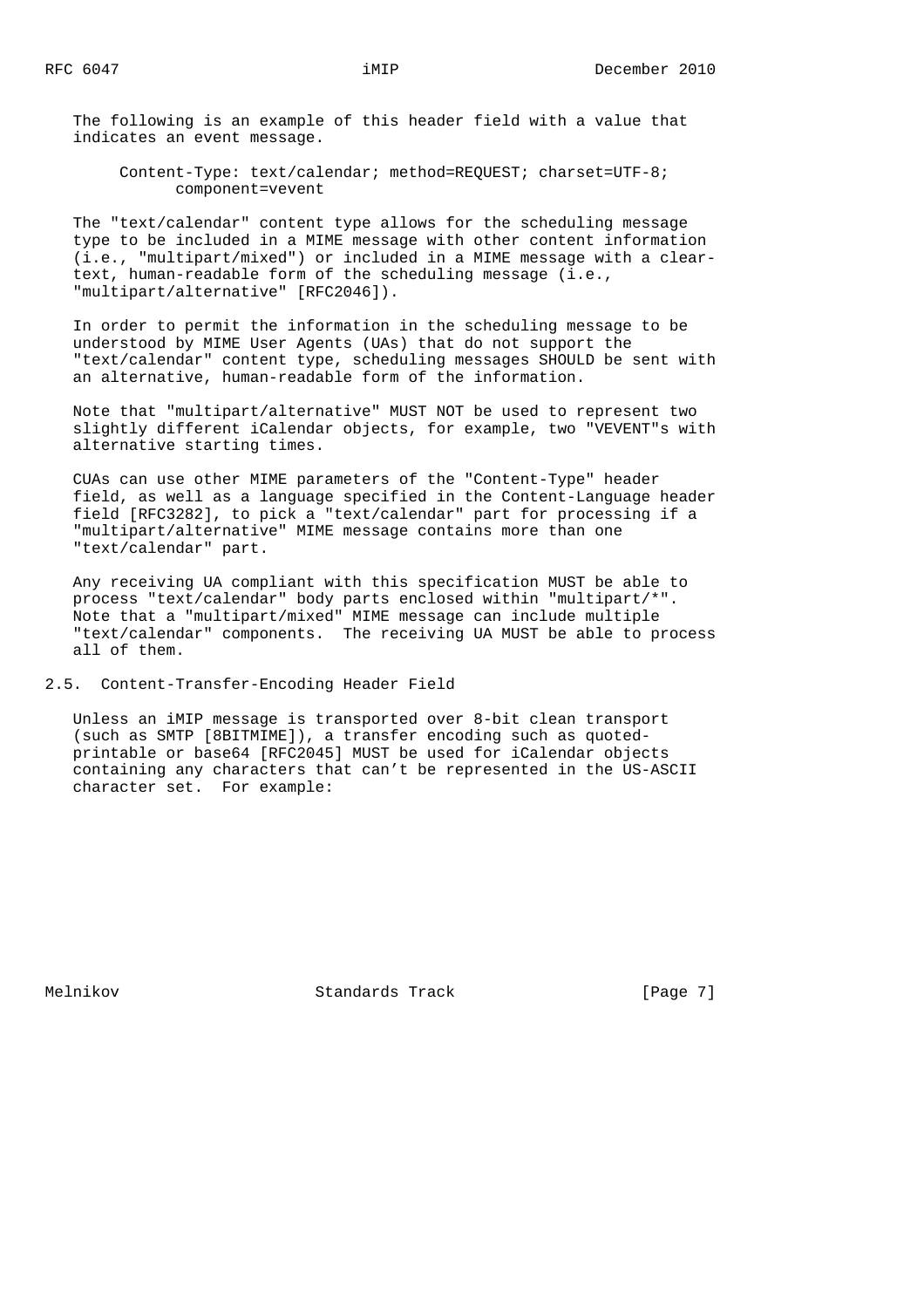From: user1@example.com To: user2@example.com Subject: Phone Conference Mime-Version: 1.0 Date: Wed, 07 May 2008 21:30:25 +0400 Message-ID: <4821E731.5040506@laptop1.example.com> Content-Type: text/calendar; method=REQUEST; charset=UTF-8 Content-Transfer-Encoding: quoted-printable BEGIN:VCALENDAR PRODID:-//Example/ExampleCalendarClient//EN METHOD:REQUEST VERSION:2.0 BEGIN:VEVENT ORGANIZER:mailto:user1@example.com ATTENDEE;ROLE=CHAIR;PARTSTAT=ACCEPTED:mailto:user1@example.com ATTENDEE;RSVP=YES;CUTYPE=INDIVIDUAL:mailto:user2@example.com DTSTAMP:20080507T170000Z DTSTART:20080701T160000Z DTEND:20080701T163000Z SUMMARY:Phone call to discuss your last visit DESCRIPTION:=D1=82=D1=8B =D0=BA=D0=B0=D0=BA - =D0=B4=D0=BE=D0=  $=$ B2=D0=BE=D0=BB=D0=B5=D0=BD =D0=BF=D0=BE=D0=B5=D0=B7=D0=B4=D0=BA=D0  $=BE=DO=B9?$  UID:calsvr.example.com-8739701987387998 SEQUENCE:0 STATUS:TENTATIVE END:VEVENT END:VCALENDAR

### 2.6. Content-Disposition Header Field

 Implementations MAY include a "Content-Disposition" header field to define a file name for an iCalendar object. However, the handling of a MIME part MUST be based on its [RFC2045] "Content-Type" and not on the extension specified in the "Content-Disposition", as different email malware is known to trick User Agents into misinterpreting content of messages by specifying a file extension in the Content- Disposition header field that doesn't correspond to the value of the "Content-Type" header field.

# 3. Security Considerations

 The security threats that applications must address when implementing iTIP are detailed in [iTIP]. In particular, two spoofing threats are identified in Section 6.1 of [iTIP]: spoofing the "Organizer", and spoofing an "Attendee". To address these threats, the originator of an iCalendar object must be authenticated by a recipient. Once

Melnikov Standards Track [Page 8]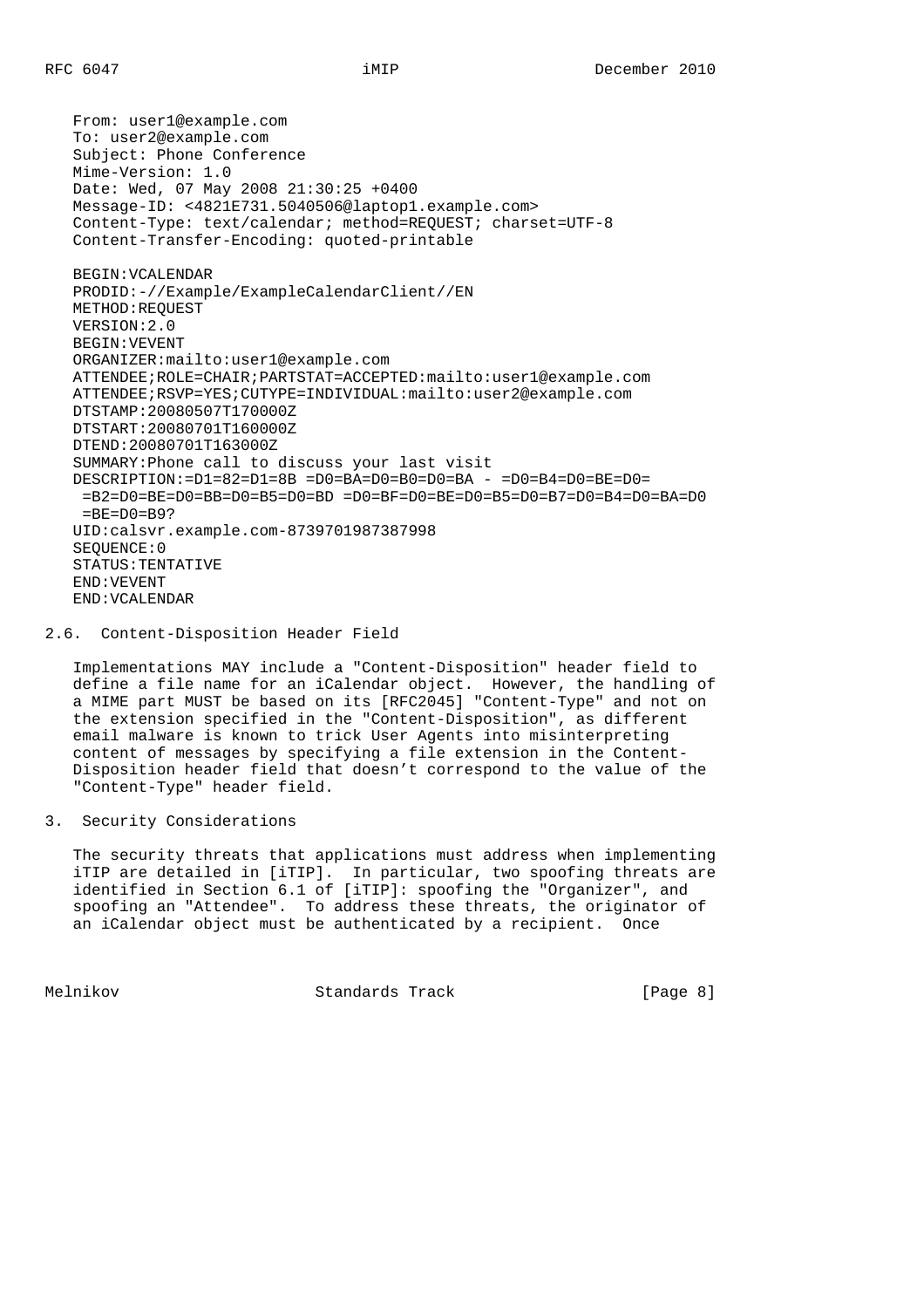authenticated, a determination can be made as to whether or not the originator is authorized to perform the requested operation. Compliant applications MUST support signing and encrypting "text/calendar" body parts using a mechanism based on S/MIME [RFC5750] [RFC5751] in order to facilitate the authentication of the originator of the iCalendar object (see Sections 2.2.2 and 2.2.3). The steps for processing a signed iMIP message are described below:

- 1. Using S/MIME, determine who signed the "text/calendar" body part containing the iCalendar object. This is the "signer". (Note that the email address of the signer MUST be specified in the rfc822Name field of the "subject alternative name" extension of the signer certificate, as specified in [RFC5280], Section 4.1.2.6.) Note that the signer is not necessarily the person sending an e-mail message, since an e-mail message can be forwarded.
- 2. Correlate the signer to either an "ATTENDEE" property or to the "ORGANIZER" property in the iCalendar object, based on the method and the calendar component specified in the iCalendar object, as defined in Section 1.4 of [iTIP]. If the signer cannot be correlated to an "ATTENDEE"/"ORGANIZER" property, then actively warn the user controlling the "Calendar User Agent" that the iCalendar object is untrusted, and encourage the user to ignore the message, but give advanced users the option to (a) view the certificate of the signer and the entire certificate chain (if any) in order to help decide if the signer should be trusted to send the message, and then (b) allow the CUA to accept and process the iCalendar object.
	- 3. Determine whether or not the "ATTENDEE"/"ORGANIZER" is authorized to perform the operation as defined by [iTIP]. If the conditions are not met, ignore the message.
	- 4. If all the above conditions are met, the message can be processed.

 S/MIME signing also protects against malicious changes to messages in transit.

 If calendar confidentiality is required by the sender, signed iMIP messages SHOULD be encrypted by a mechanism based on S/MIME [RFC5750] [RFC5751]. If iMIP is used within a single ADministrative Management Domain (ADMD) [RFC5598], SMTP STARTTLS [SMTP-TLS] (together with STARTTLS in IMAP/POP [IMAP-POP-TLS]) MAY alternatively be used to provide calendar confidentiality.

Melnikov Standards Track [Page 9]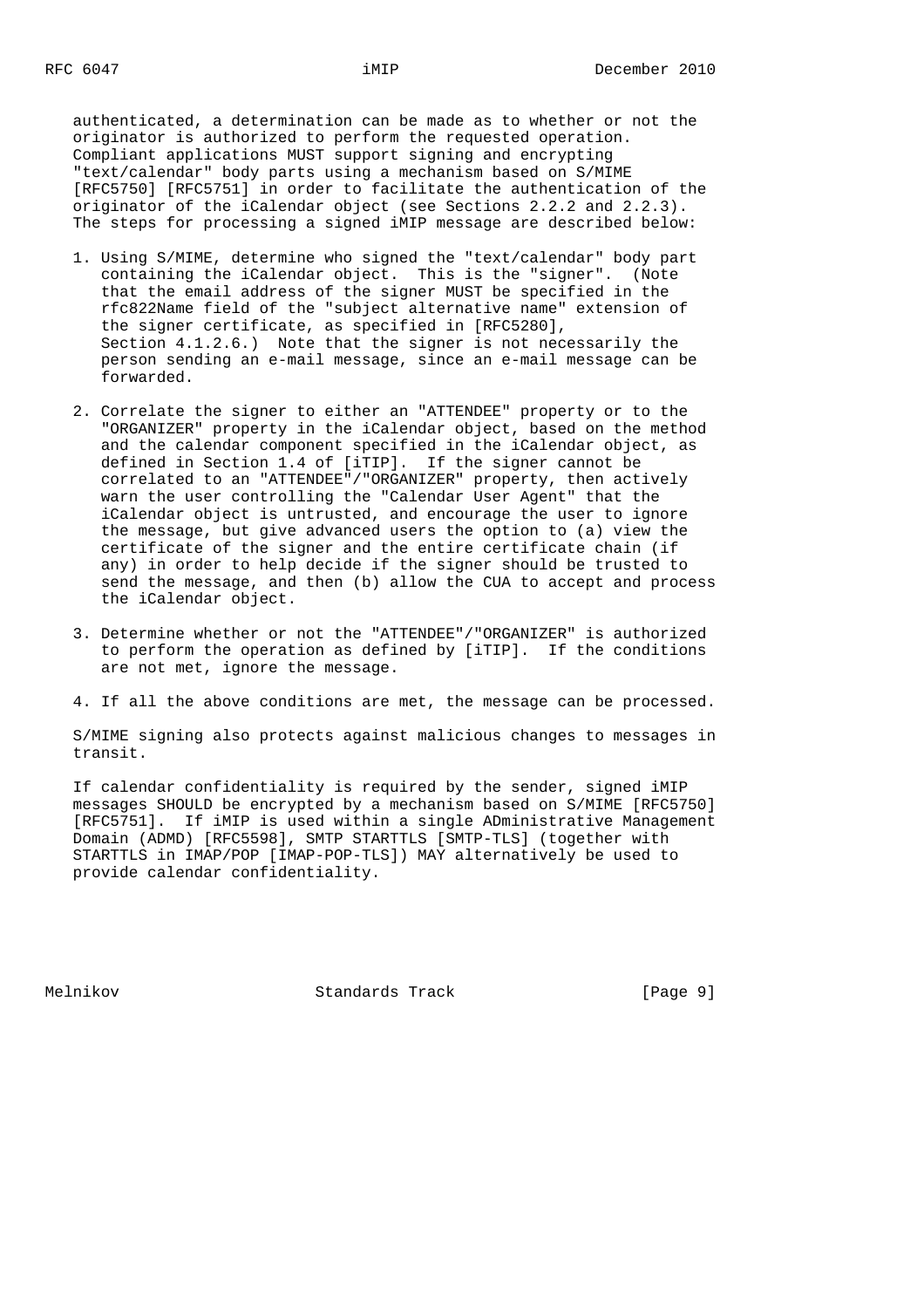Once a signed and/or encrypted iMIP message is received and successfully verified (as detailed above) by a CUA, the CUA SHOULD remember whether the sender of the message is using signing and/or encrypting. If an unsigned iMIP message is received from the same sender later on, the receiving CUA SHOULD warn the receiving user about a possible man-in-the-middle attack and SHOULD ignore the message, unless explicitly overridden by the user.

 Implementations MAY provide means for users to disable signing and encrypting.

 It is possible to receive iMIP messages sent by someone working on behalf of another "Calendar User". This is determined by examining the "sent-by" parameter in the relevant "ORGANIZER" or "ATTENDEE" property. [iCAL] and [iTIP] provide no mechanism to verify that a "Calendar User" has authorized someone else to work on their behalf. To address this security issue, implementations MUST provide mechanisms for the "Calendar Users" to make that decision before applying changes from someone working on behalf of a "Calendar User". One way to achieve this is to reject iMIP messages sent by users other than the "ORGANIZER" or the "ATTENDEE"s. Alternatively, the receiver could have a list of trusted <sent-by, organizer> proxies in its local security policy. And yet another way is to prompt the user for confirmation.

 iMIP-based calendaring is frequently deployed within a single ADMD, with boundary filtering employed to restrict email calendaring flows to be inside the ADMD. This can help in minimizing malicious changes to calendaring messages in transit, as well as in making authorization decisions less risky.

 A security consideration associated with the use of the Content- Disposition header field is described in Section 2.6.

 Use of S/MIME makes the security considerations discussed in [RFC5750] [RFC5751] relevant to this document. For additional security considerations regarding certificate and Certificate Revocation List (CRL) verification, please see [RFC5280].

Melnikov Standards Track [Page 10]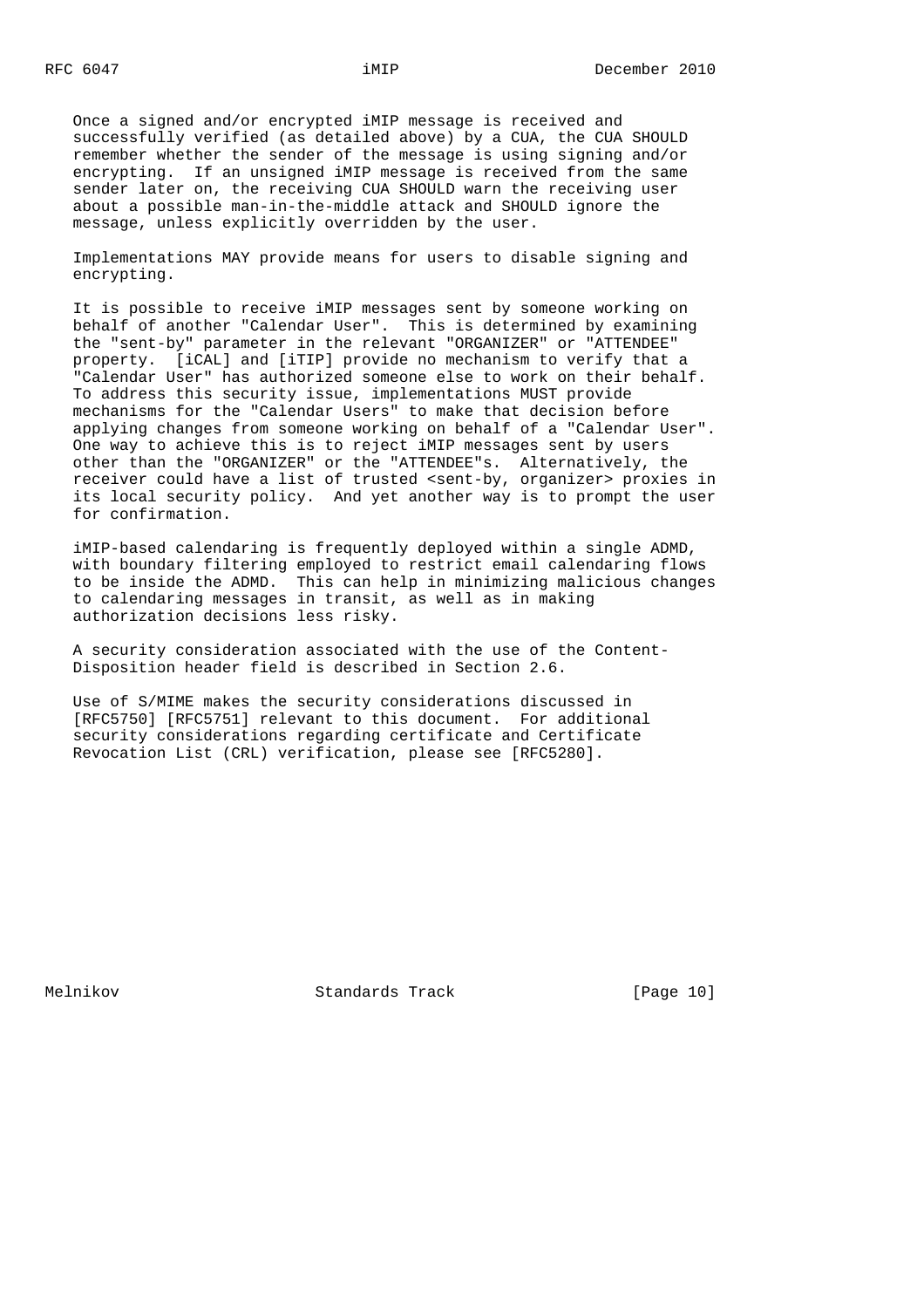# 4. Examples

4.1. Single Component with an ATTACH Property

 This minimal message shows how an iCalendar object references an attachment. The attachment is accessible via its URL.

From: sman@netscape.example.com To: stevesil@microsoft.example.com Subject: Phone Conference Mime-Version: 1.0 Content-Type: text/calendar; method=REQUEST; charset=US-ASCII Content-Transfer-Encoding: 7bit

 BEGIN:VCALENDAR PRODID:-//Example/ExampleCalendarClient//EN METHOD:REQUEST VERSION:2.0 BEGIN:VEVENT ORGANIZER:mailto:man@netscape.example.com ATTENDEE;ROLE=CHAIR;PARTSTAT=ACCEPTED:mailto:man@netscape.example.com ATTENDEE;RSVP=YES:mailto:stevesil@microsoft.example.com DTSTAMP:19970611T190000Z DTSTART:19970701T210000Z DTEND:19970701T230000Z SUMMARY:Phone Conference DESCRIPTION:Please review the attached document. UID:calsvr.example.com-873970198738777 ATTACH:ftp://ftp.bar.example.com/pub/docs/foo.doc STATUS:CONFIRMED END:VEVENT END:VCALENDAR

4.2. Using multipart/alternative for Low-Fidelity Clients

 This example shows how a client can emit a multipart message that includes both a plain text version and the full iCalendar object. Clients that do not support "text/calendar" will still be capable of rendering the plain text representation.

Melnikov Standards Track [Page 11]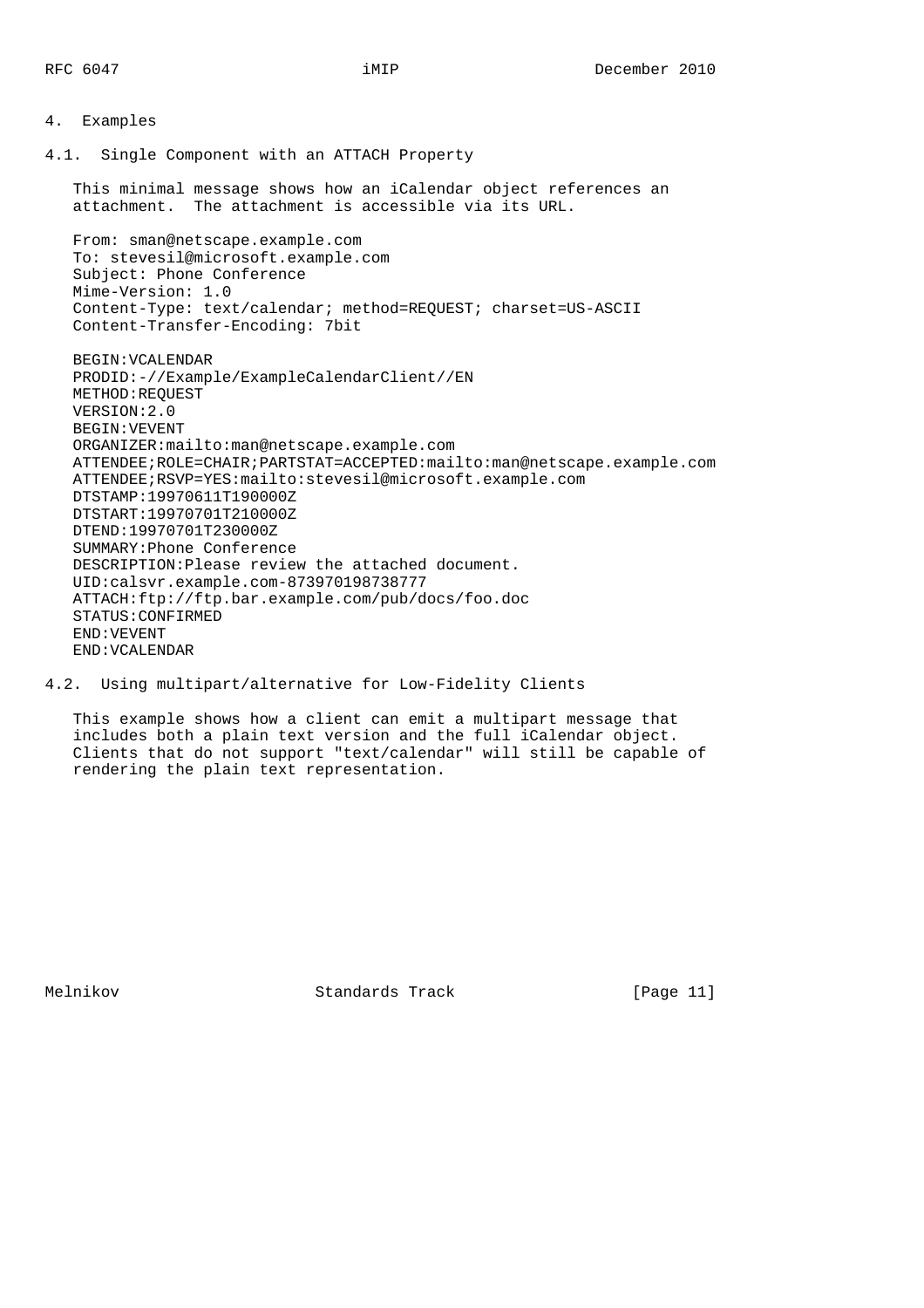From: foo1@example.com To: foo2@example.com Subject: Phone Conference Mime-Version: 1.0 Content-Type: multipart/alternative; boundary="01BD3665.3AF0D360" --01BD3665.3AF0D360 Content-Type: text/plain; charset=us-ascii Content-Transfer-Encoding: 7bit This is an alternative representation of a "text/calendar" MIME object. When: 7/1/1997 10:00AM PDT - 7/1/97 10:30AM PDT Where: Organizer: foo1@example.com Summary: Phone Conference --01BD3665.3AF0D360 Content-Type: text/calendar; method=REQUEST; charset=US-ASCII Content-Transfer-Encoding: 7bit BEGIN:VCALENDAR PRODID:-//Example/ExampleCalendarClient//EN METHOD:REQUEST VERSION:2.0 BEGIN:VEVENT ORGANIZER:mailto:foo1@example.com ATTENDEE;ROLE=CHAIR;PARTSTAT=ACCEPTED:mailto:foo1@example.com ATTENDEE;RSVP=YES;CUTYPE=INDIVIDUAL:mailto:foo2@example.com DTSTAMP:19970611T190000Z DTSTART:19970701T170000Z DTEND:19970701T173000Z SUMMARY:Phone Conference UID:calsvr.example.com-8739701987387771 SEQUENCE:0 STATUS:CONFIRMED END:VEVENT END:VCALENDAR

--01BD3665.3AF0D360

4.3. Single Component with an ATTACH Property and Inline Attachment

 This example shows how a message containing an iCalendar object references an attached document. The reference is made using a Content-ID (CID). Thus, the iCalendar object and the document are packaged in a "multipart/related" encapsulation.

Melnikov Standards Track [Page 12]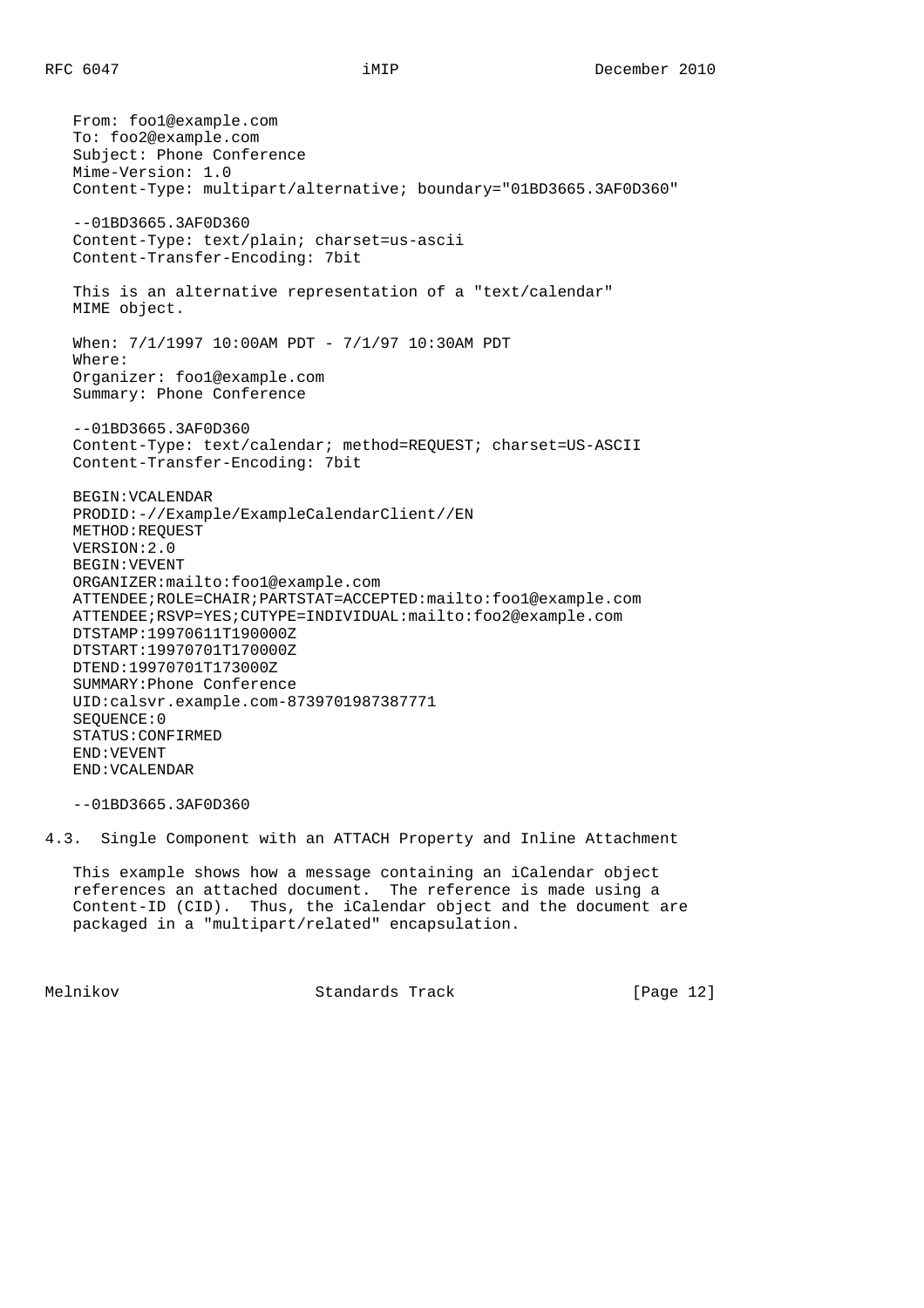From: foo1@example.com To: foo2@example.com Subject: Phone Conference Mime-Version: 1.0 Content-Type: multipart/related; boundary="boundary-example-1" --boundary-example-1 Content-Type: text/calendar; method=REQUEST; charset=US-ASCII Content-Transfer-Encoding: 7bit Content-Disposition: attachment; filename="event.ics" BEGIN:VCALENDAR PRODID:-//Example/ExampleCalendarClient//EN METHOD:REQUEST VERSION:2.0 BEGIN:VEVENT ORGANIZER:mailto:foo1@example.com ATTENDEE;ROLE=CHAIR;PARTSTAT=ACCEPTED:mailto:foo1@example.com ATTENDEE;RSVP=YES;CUTYPE=INDIVIDUAL:mailto:foo2@example.com DTSTAMP:19970611T190000Z DTSTART:19970701T180000Z DTEND:19970701T183000Z SUMMARY:Phone Conference UID:calsvr.example.com-8739701987387771 ATTACH:cid:123456789@example.com SEQUENCE:0 STATUS:CONFIRMED END:VEVENT END:VCALENDAR --boundary-example-1 Content-Type: application/msword; name="FieldReport.doc" Content-Transfer-Encoding: base64 Content-Disposition: inline; filename="FieldReport.doc" Content-ID: <123456789@example.com> 0M8R4KGxGuEAAAAAAAAAAAAAAAAAAAAAPgADAP7/CQAGAAAAAAAAAAABAAAARAAAAAAA AAAAEAAAQAAAAAEAAAD+////AAAAAEUAAAD/////////////////////////////////

...

--boundary-example-1--

Melnikov Standards Track [Page 13]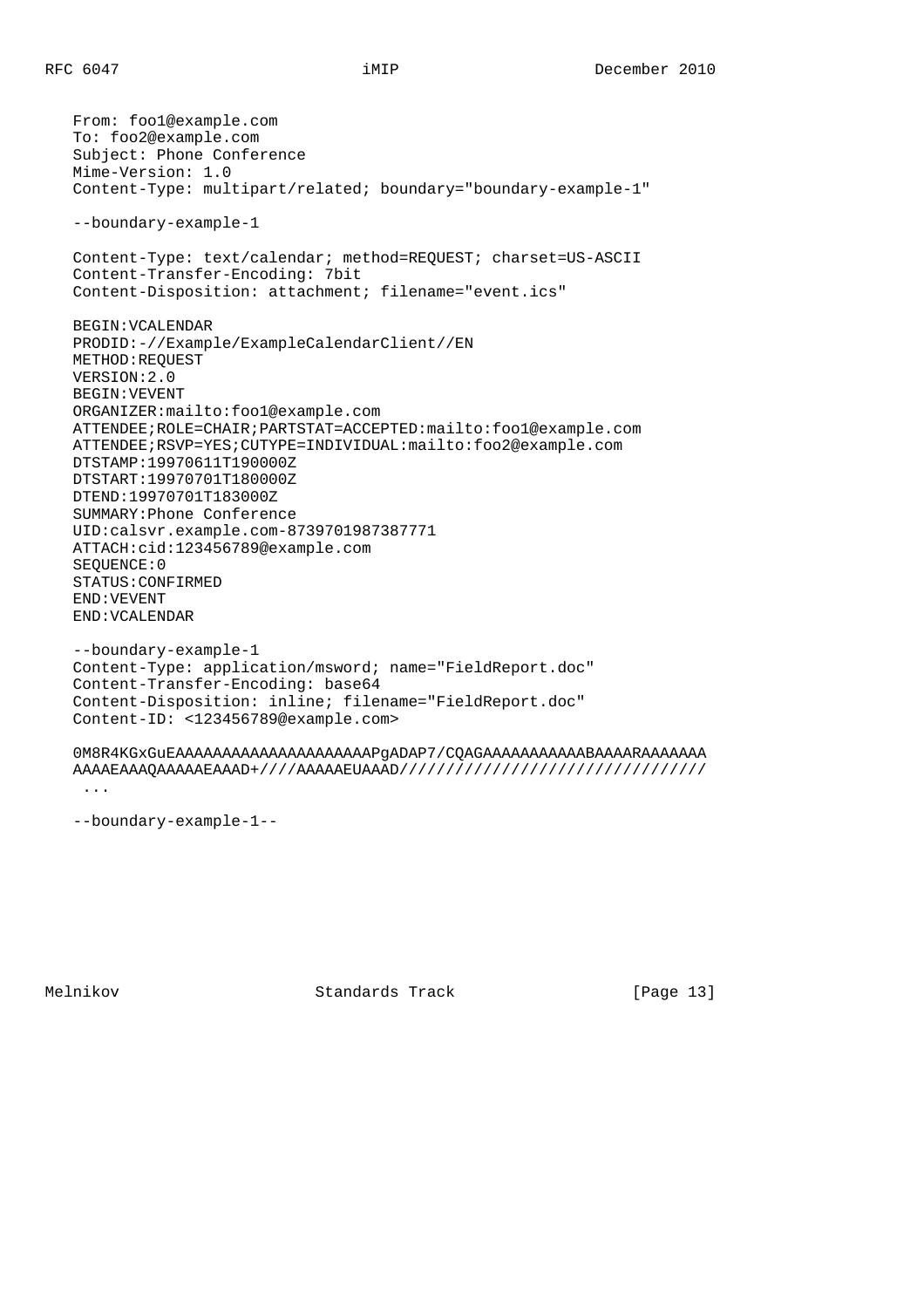4.4. Multiple Similar Components Multiple iCalendar components of the same type can be included in the iCalendar object when the "METHOD" is the same for each component. From: foo1@example.com To: foo2@example.com Subject: Summer Company Holidays Mime-Version: 1.0 Content-Type: text/calendar; method=PUBLISH; charset=US-ASCII Content-Transfer-Encoding: 7bit Content-Disposition: attachment; filename="event.ics" BEGIN:VCALENDAR PRODID:-//Example/ExampleCalendarClient//EN METHOD:PUBLISH VERSION:2.0 BEGIN:VEVENT ORGANIZER:mailto:foo1@example.com DTSTAMP:19970611T150000Z DTSTART:19970701T150000Z DTEND:19970701T230000Z SUMMARY:Company Picnic DESCRIPTION:Food and drink will be provided UID:calsvr.example.com-873970198738777-1 SEQUENCE:0 STATUS:CONFIRMED END:VEVENT BEGIN:VEVENT ORGANIZER:mailto:foo1@example.com DTSTAMP:19970611T190000Z DTSTART:19970715T150000Z DTEND:19970715T230000Z SUMMARY:Company Bowling Tournament DESCRIPTION:We have 10 lanes reserved UID:calsvr.example.com-873970198738777-2 SEQUENCE:0 STATUS:CONFIRMED END:VEVENT END:VCALENDAR

Melnikov Standards Track [Page 14]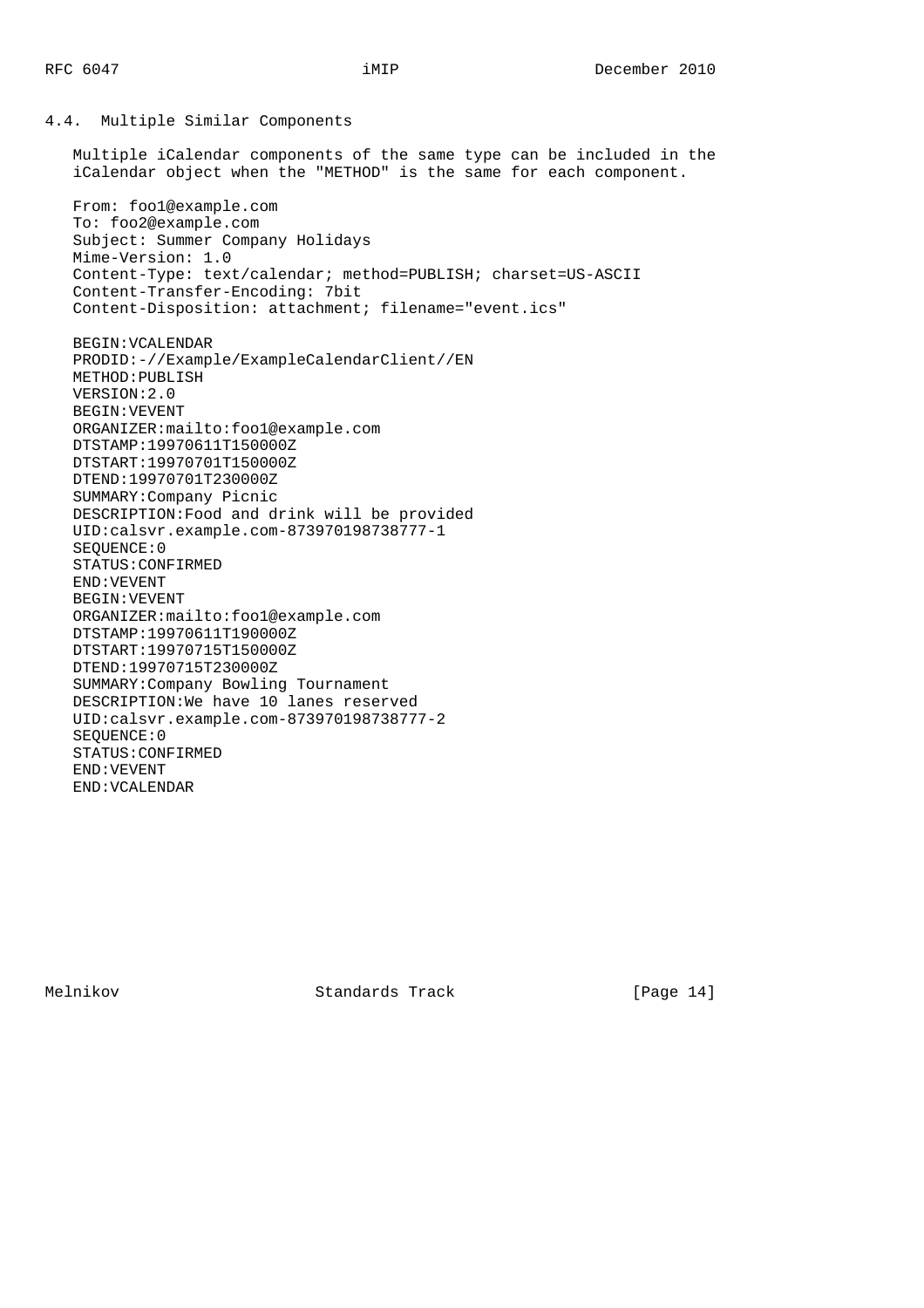4.5. Multiple Mixed Components Different component types must be encapsulated in separate iCalendar objects. From: foo1@example.com To: foo2@example.com Subject: Phone Conference Mime-Version: 1.0 Content-Type: multipart/mixed; boundary="--FEE3790DC7E35189CA67CE2C" This is a multi-part message in MIME format. ----FEE3790DC7E35189CA67CE2C Content-Type: text/calendar; method=REQUEST; charset=US-ASCII Content-Transfer-Encoding: 7bit Content-Disposition: attachment; filename="event1.ics" BEGIN:VCALENDAR PRODID:-//Example/ExampleCalendarClient//EN METHOD:REQUEST VERSION:2.0 BEGIN:VEVENT ORGANIZER:mailto:foo1@example.com ATTENDEE;ROLE=CHAIR;PARTSTAT=ACCEPTED:mailto:foo1@example.com ATTENDEE;RSVP=YES;CUTYPE=INDIVIDUAL:mailto:foo2@example.com DTSTAMP:19970611T190000Z DTSTART:19970701T210000Z DTEND:19970701T230000Z SUMMARY:Phone Conference DESCRIPTION:Discuss what happened at the last meeting UID:calsvr.example.com-8739701987387772 SEQUENCE:0 STATUS:CONFIRMED END:VEVENT END:VCALENDAR

Melnikov Standards Track [Page 15]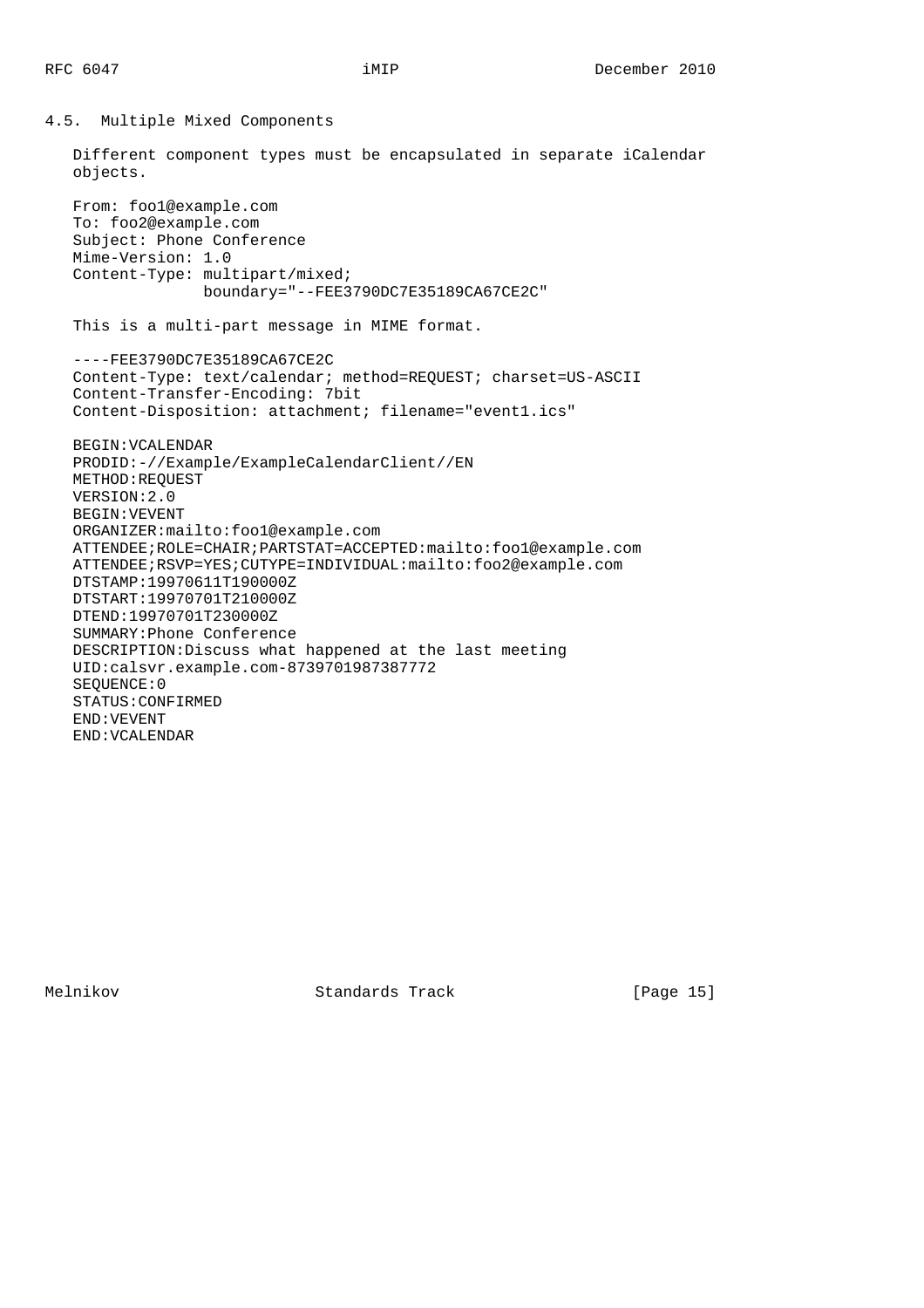----FEE3790DC7E35189CA67CE2C Content-Type: text/calendar; method=REQUEST; charset=US-ASCII Content-Transfer-Encoding: 7bit Content-Disposition: attachment; filename="todo1.ics" BEGIN:VCALENDAR

 PRODID:-//Example/ExampleCalendarClient//EN METHOD:REQUEST VERSION:2.0 BEGIN:VTODO DUE:19970701T160000Z ORGANIZER:mailto:foo1@example.com ATTENDEE;ROLE=CHAIR;PARTSTAT=ACCEPTED:mailto:foo1@example.com ATTENDEE;RSVP=YES:mailto:foo2@example.com SUMMARY:Phone Conference DESCRIPTION:Discuss a new location for the company picnic UID:calsvr.example.com-td-8739701987387773 SEQUENCE:0 STATUS:NEEDS-ACTION END:VEVENT END:VCALENDAR

----FEE3790DC7E35189CA67CE2C

4.6. Detailed Components with an ATTACH Property

 This example shows the format of a message containing a group meeting between three individuals. The "multipart/related" encapsulation is used because the iCalendar object contains an ATTACH property that uses a CID to reference the attachment.

```
 From: foo1@example.com
 MIME-Version: 1.0
 To: foo2@example.com,foo3@example.com
 Subject: REQUEST - Phone Conference
 Content-Type: multipart/related;
               boundary="--FEE3790DC7E35189CA67CE2C"
```

```
 ----FEE3790DC7E35189CA67CE2C
 Content-Type: multipart/alternative;
               boundary="--00FEE3790DC7E35189CA67CE2C00"
```
Melnikov Standards Track [Page 16]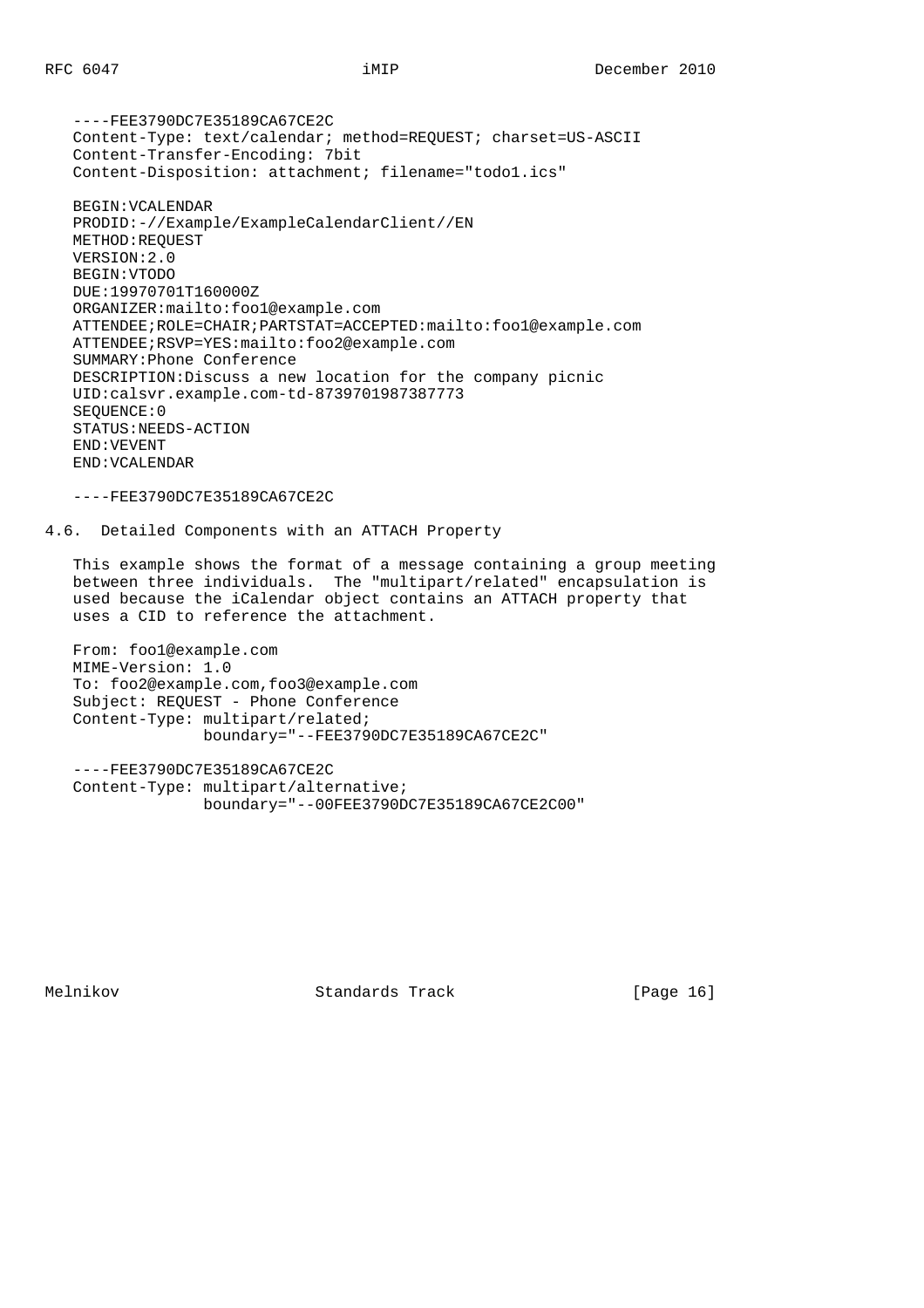----00FEE3790DC7E35189CA67CE2C00 Content-Type: text/plain; charset=us-ascii Content-Transfer-Encoding: 7bit When: 7/1/1997 10:00PM PDT - 7/1/97 10:30 PM PDT Where: Organizer: foo1@example.com Summary: Let's discuss the attached document ----00FEE3790DC7E35189CA67CE2C00 Content-Type: text/calendar; method=REQUEST; charset=US-ASCII; Component=vevent Content-Transfer-Encoding: 7bit Content-Disposition: attachment; filename="event.ics" BEGIN:VCALENDAR PRODID:-//Example/ExampleCalendarClient//EN METHOD:REQUEST VERSION:2.0 BEGIN:VEVENT ORGANIZER:foo1@example.com ATTENDEE;ROLE=CHAIR;PARTSTAT=ACCEPTED:foo1@example.com ATTENDEE;RSVP=YES;CUTYPE=INDIVIDUAL:mailto:foo2@example.com ATTENDEE;RSVP=YES;CUTYPE=INDIVIDUAL:mailto:foo3@example.com DTSTAMP:19970611T190000Z DTSTART:19970621T170000Z DTEND:199706211T173000Z SUMMARY:Let's discuss the attached document UID:calsvr.example.com-873970198738777-8aa ATTACH:cid:calsvr.example.com-12345aaa SEQUENCE:0 STATUS:CONFIRMED END:VEVENT END:VCALENDAR

----00FEE3790DC7E35189CA67CE2C00

Melnikov Standards Track [Page 17]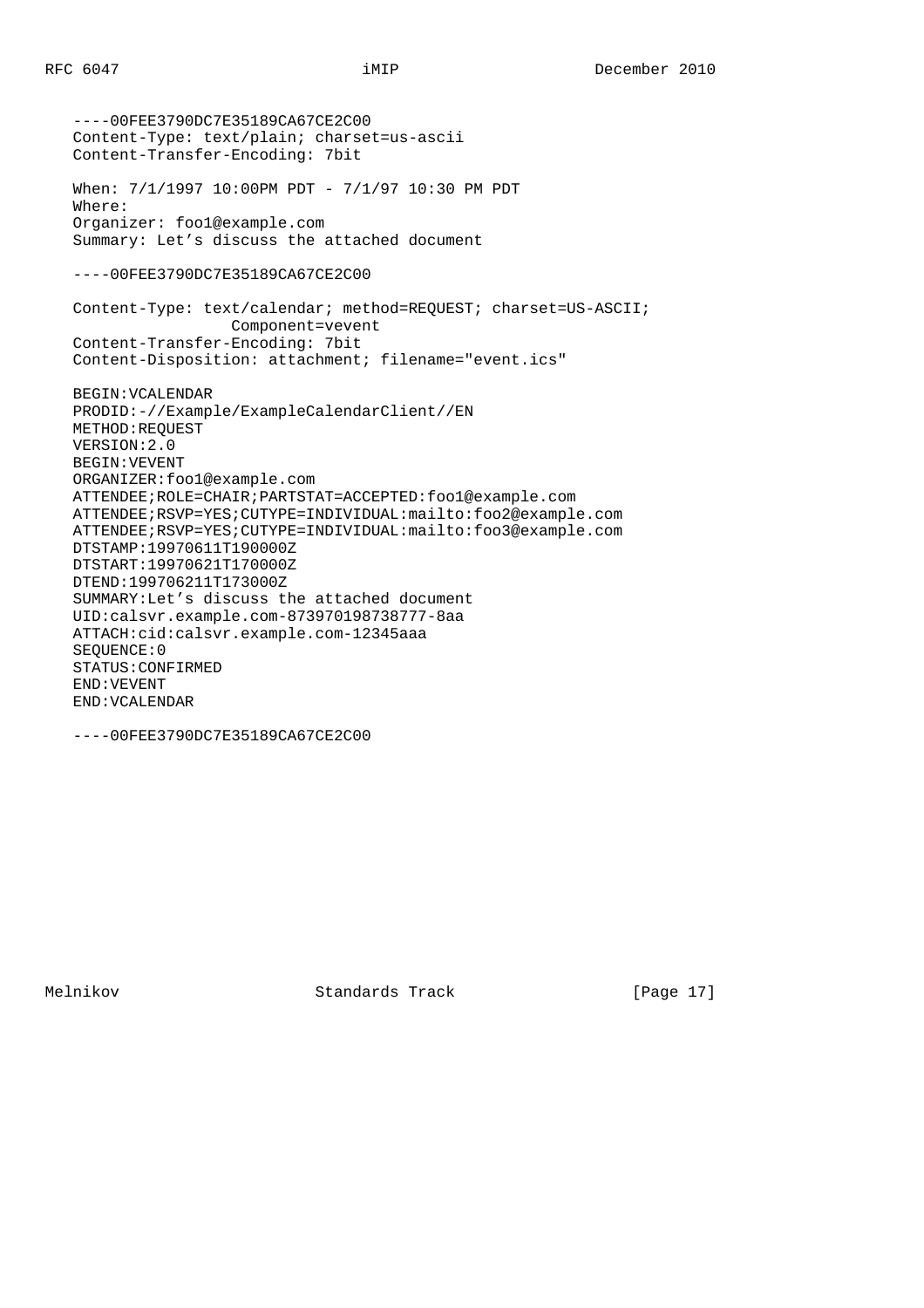----FEE3790DC7E35189CA67CE2C Content-Type: application/msword; name="FieldReport.doc" Content-Transfer-Encoding: base64 Content-Disposition: inline; filename="FieldReport.doc" Content-ID: <calsvr.example.com-12345aaa>

 R0lGODdhTAQZAJEAAFVVVd3d3e4AAP///ywAAAAATAQZAAAC/5yPOSLhD6OctNqLs94Xq AG4kiW5omm6sq27gvH8kzX9o1y+s73/g8MCofEovGITCoxKMbyCR16cNSq9YrNarfcrvd riIH5LL5jE6rxc3G+v2cguf0uv2Oz+v38L7/DxgoOKjURnjIIbe3yNjo+AgZWYVIWWl5i ZnJY6J

...

----FEE3790DC7E35189CA67CE2C

5. Recommended Practices

 This section outlines a series of recommended practices when using a messaging transport to exchange iCalendar objects.

5.1. Use of Content and Message IDs

 The [iCAL] specification makes frequent use of the URI for data types in properties such as "DESCRIPTION", "ATTACH", "CONTACT", and others. Two forms of URIs are the Message ID (MID) and the Content-ID (CID). These are defined in [RFC2392]. Although [RFC2392] allows referencing messages or MIME body parts in other MIME entities or stores, it is strongly RECOMMENDED that iMIP implementations include all referenced messages and body parts in a single MIME entity. Simply put, if an iCalendar object contains CID or MID references to other messages or body parts, implementations should ensure that these messages and/or body parts are transmitted with the iCalendar object. If they are not, there is no guarantee that the receiving CUA will have the access or the authorization to view those objects.

6. IANA Considerations

The "text/calendar" MIME media type was registered in [iCAL].

Melnikov Standards Track [Page 18]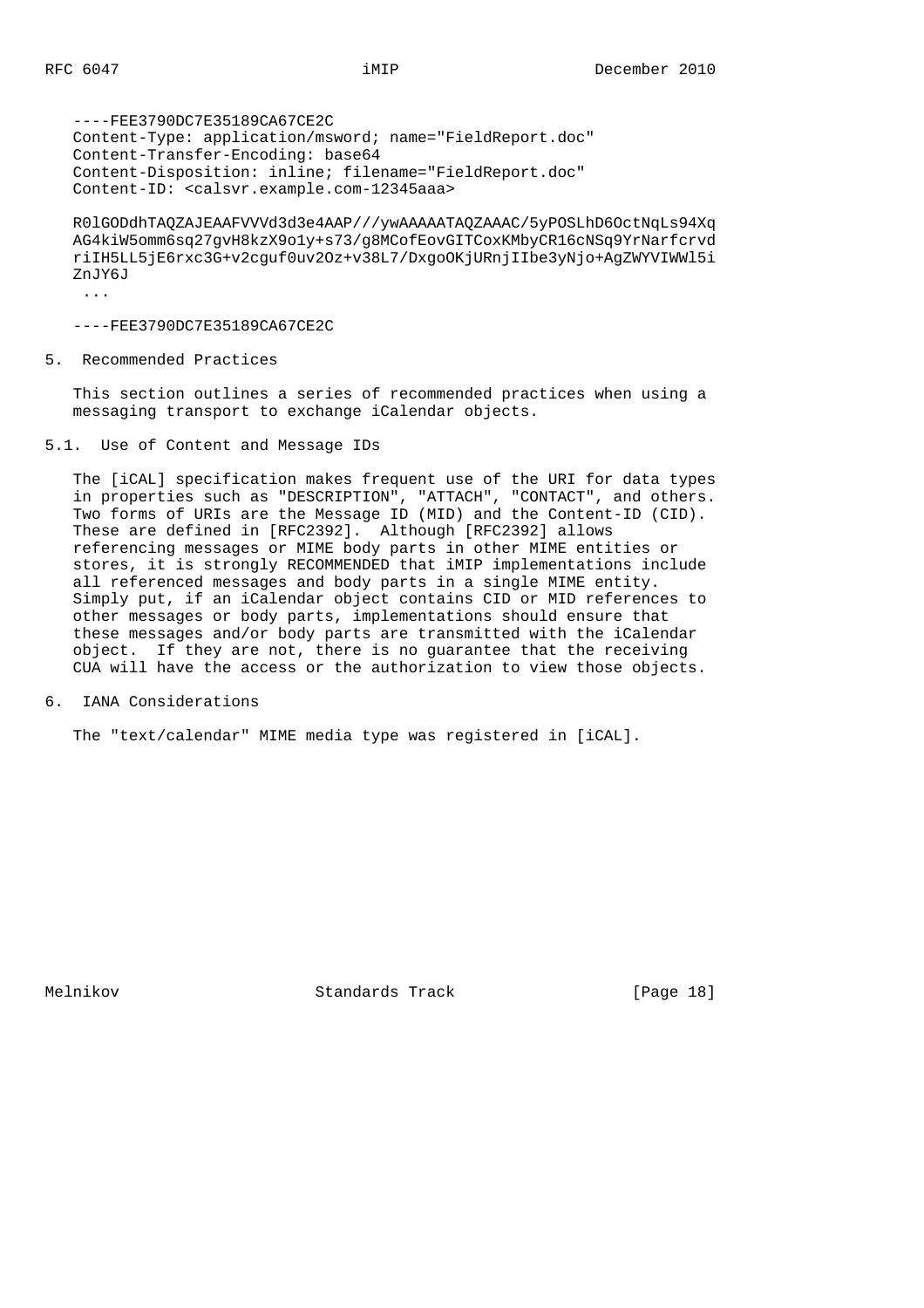# 7. References

7.1. Normative References

- [iCAL] Desruisseaux, B., Ed., "Internet Calendaring and Scheduling Core Object Specification (iCalendar)", RFC 5545, September 2009.
- [iTIP] Daboo, C., Ed., "iCalendar Transport-Independent Interoperability Protocol (iTIP)", RFC 5546, December 2009.
- [RFC5322] Resnick, P., Ed., "Internet Message Format", RFC 5322, October 2008.
- [MAILTO] Duerst, M., Masinter, L., and J. Zawinski, "The 'mailto' URI Scheme", RFC 6068, October 2010.
- [RFC1847] Galvin, J., Murphy, S., Crocker, S., and N. Freed, "Security Multiparts for MIME: Multipart/Signed and Multipart/Encrypted", RFC 1847, October 1995.
- [RFC2045] Freed, N. and N. Borenstein, "Multipurpose Internet Mail Extensions (MIME) Part One: Format of Internet Message Bodies", RFC 2045, November 1996.
	- [RFC2046] Freed, N. and N. Borenstein, "Multipurpose Internet Mail Extensions (MIME) Part Two: Media Types", RFC 2046, November 1996.
	- [RFC2392] Levinson, E., "Content-ID and Message-ID Uniform Resource Locators", RFC 2392, August 1998.
	- [RFC2119] Bradner, S., "Key words for use in RFCs to Indicate Requirement Levels", BCP 14, RFC 2119, March 1997.
	- [UTF-8] Yergeau, F., "UTF-8, a transformation format of ISO 10646", STD 63, RFC 3629, November 2003.
	- [SMTP-TLS] Hoffman, P., "SMTP Service Extension for Secure SMTP over Transport Layer Security", RFC 3207, February 2002.
	- [IMAP-POP-TLS] Newman, C., "Using TLS with IMAP, POP3 and ACAP", RFC 2595, June 1999.

Melnikov Standards Track [Page 19]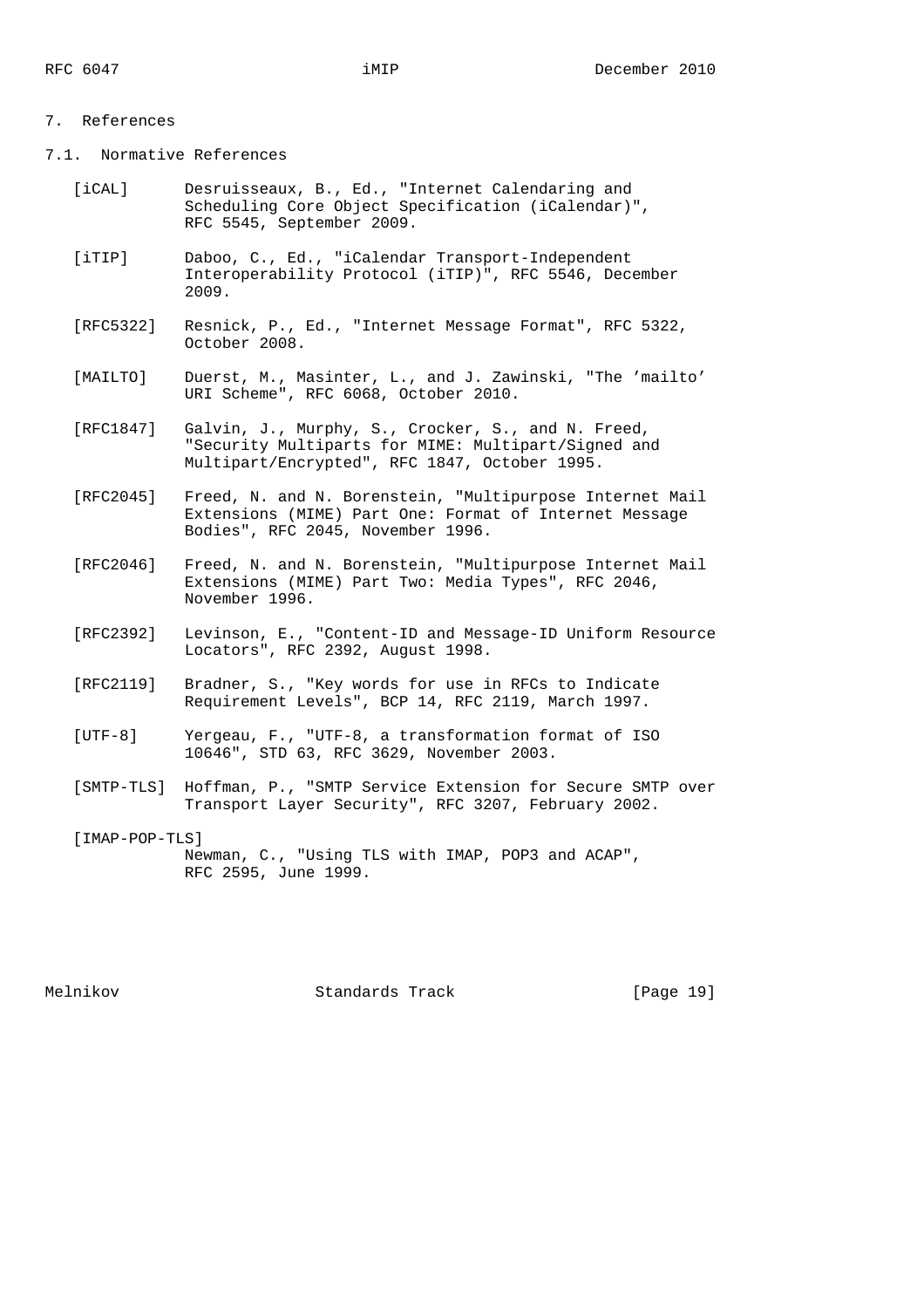- [RFC5750] Ramsdell, B. and S. Turner, "Secure/Multipurpose Internet Mail Extensions (S/MIME) Version 3.2 Certificate Handling", RFC 5750, January 2010.
- [RFC5751] Ramsdell, B. and S. Turner, "Secure/Multipurpose Internet Mail Extensions (S/MIME) Version 3.2 Message Specification", RFC 5751, January 2010.
- [RFC5280] Cooper, D., Santesson, S., Farrell, S., Boeyen, S., Housley, R., and W. Polk, "Internet X.509 Public Key Infrastructure Certificate and Certificate Revocation List (CRL) Profile", RFC 5280, May 2008.
- 7.2. Informative References
- [8BITMIME] Klensin, J., Freed, N., Rose, M., Stefferud, E., and D. Crocker, "SMTP Service Extension for 8bit-MIMEtransport", RFC 1652, July 1994.
	- [RFC5598] Crocker, D., "Internet Mail Architecture", RFC 5598, July 2009.
	- [RFC3282] Alvestrand, H., "Content Language Headers", RFC 3282, May 2002.

Melnikov Standards Track [Page 20]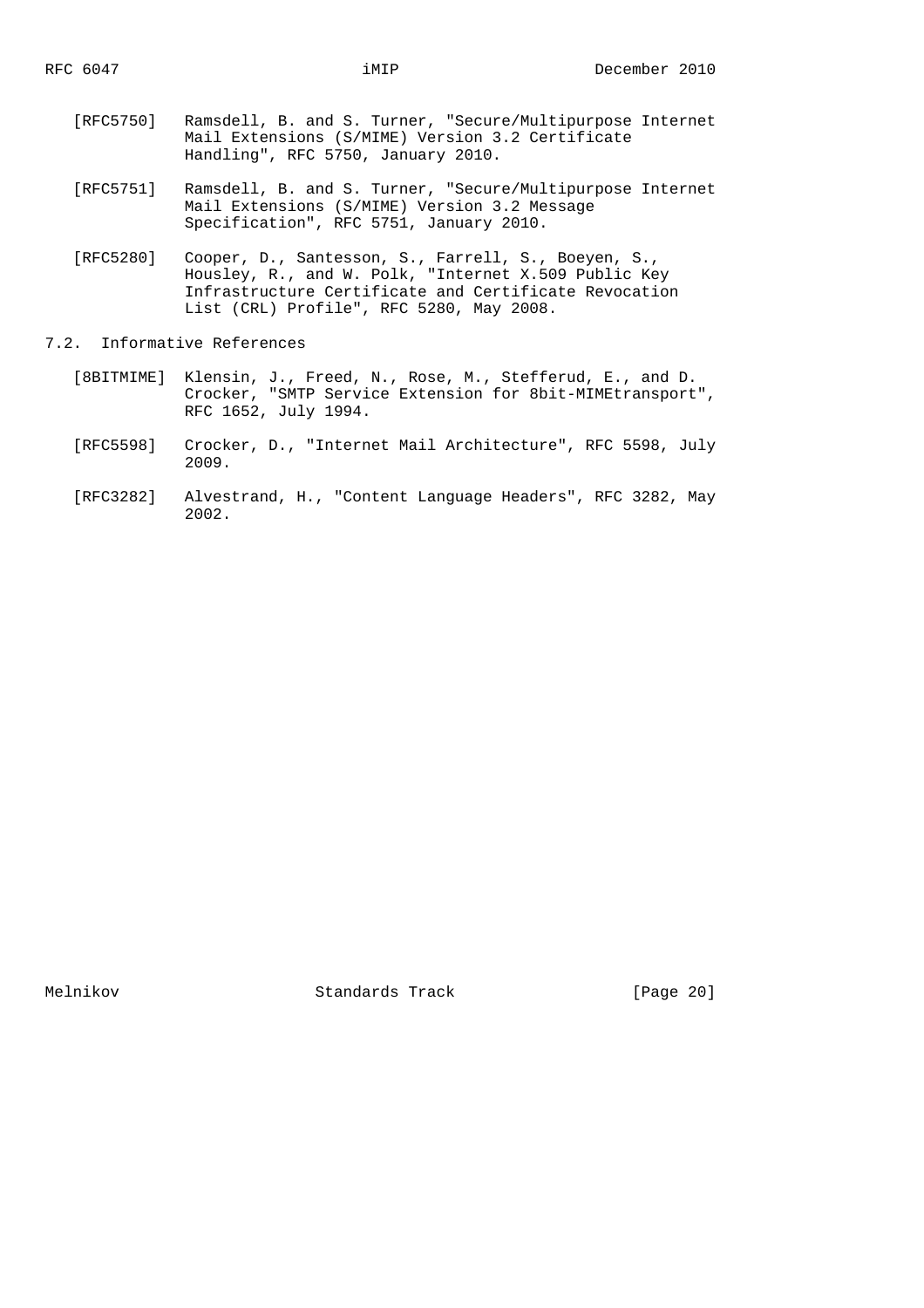Appendix A. Changes since RFC 2447

Updated references. Split them into Normative and Informative.

Updated examples to use example.com/example.net domains.

Corrected usage of RFC 2119 language.

 Clarified that charset=UTF-8 is required, unless the calendar can be entirely represented in US-ASCII.

 Clarified that 7-bit content transfer encodings should be used unless the calendar object is known to be transferred over 8-bit clean transport.

 Clarified that file extension specified in the Content-Disposition header field is not to be used to override the "Content-Type" MIME type.

 Disallowed use of "multipart/alternative" for slightly different representations of the same calendar.

 Clarified handling of the "method" MIME parameter of the "Content- Type" header field.

 Clarified that in an iMIP message an ORGANIZER/ATTENDEE property contains a mailto: URI.

 Fixed examples with ATTENDEE property to use "CUTYPE=" instead of  $"TYPE = "$ 

 Clarified that message integrity/confidentiality should be achieved using S/MIME.

Provided additional examples.

Improved the Security Considerations section.

 Made multiple editorial changes to different sections of the document.

Melnikov Standards Track [Page 21]